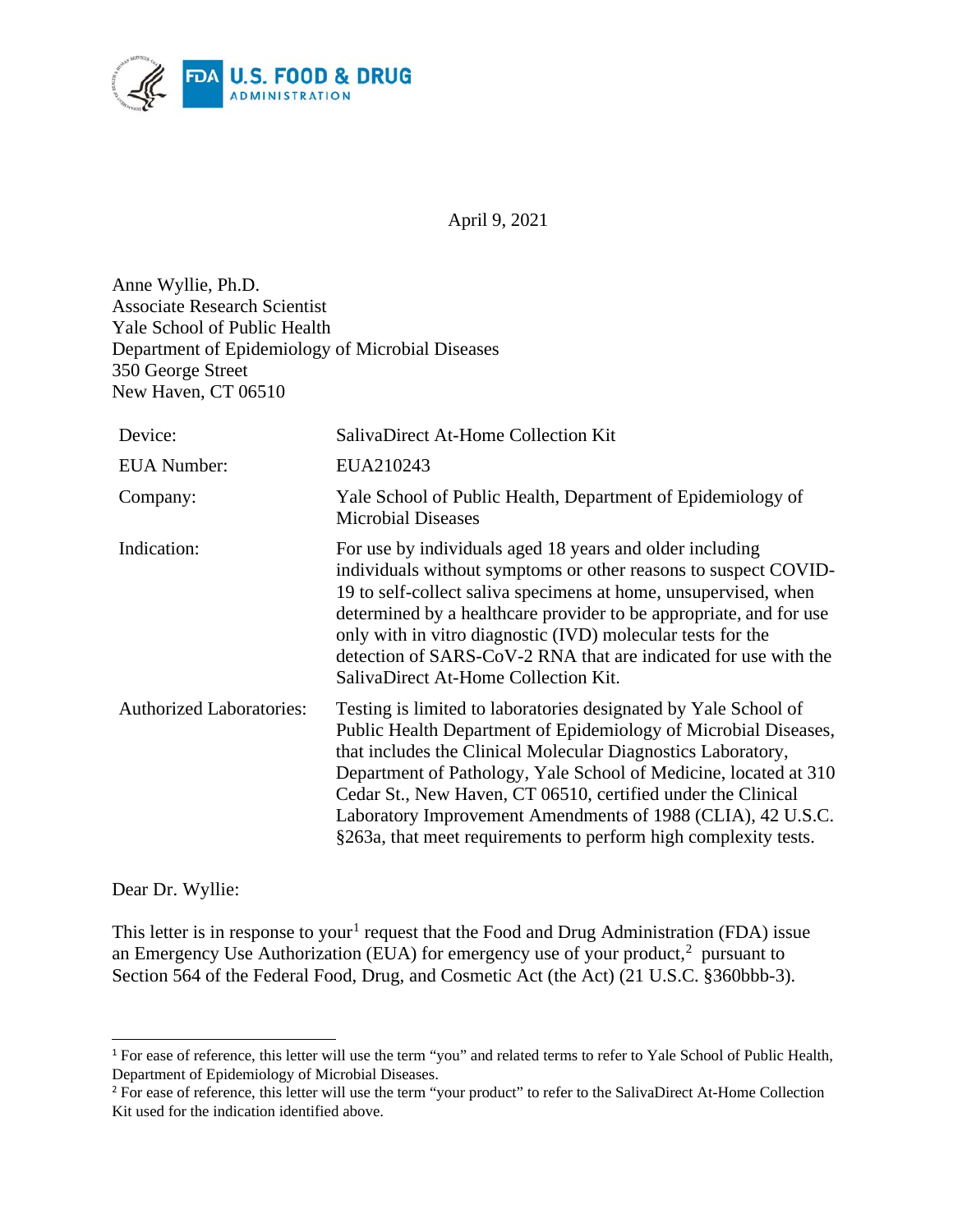On February 4, 2020, pursuant to Section  $564(b)(1)(C)$  of the Act, the Secretary of the Department of Health and Human Services (HHS) determined that there is a public health emergency that has a significant potential to affect national security or the health and security of United States citizens living abroad, and that involves the virus that causes COVID-19.<sup>[3](#page-1-0)</sup> Pursuant to Section 564 of the Act, and on the basis of such determination, the Secretary of HHS then declared that circumstances exist justifying the authorization of emergency use of medical devices during the COVID-19 outbreak, subject to the terms of any authorization issued under Section  $564(a)$  $564(a)$  $564(a)$  of the Act.<sup>4</sup>

FDA considered the totality of scientific information available in authorizing the emergency use of your product for the indication above. A summary of the performance information FDA relied upon is contained in the EUA Summary (identified below).

Having concluded that the criteria for issuance of this authorization under Section 564(c) of the Act are met, I am authorizing the emergency use of your product, described in the Scope of Authorization of this letter (Section II), subject to the terms of this authorization.

### **I. Criteria for Issuance of Authorization**

I have concluded that the emergency use of your product meets the criteria for issuance of an authorization under Section 564(c) of the Act, because I have concluded that:

- 1. The SARS-CoV-2 can cause a serious or life-threatening disease or condition, including severe respiratory illness, to humans infected by this virus;
- 2. Based on the totality of scientific evidence available to FDA, it is reasonable to believe that your product may be effective in diagnosing COVID-19, by serving as an appropriate means to collect and transport human specimens so that an authorized laboratory can detect SARS-CoV-2 RNA from the self-collected human specimen, and that the known and potential benefits of your product when used for diagnosing COVID-19, outweigh the known and potential risks of your product; and
- 3. There is no adequate, approved, and available alternative to the emergency use of your product. [5](#page-1-2)

# **II. Scope of Authorization**

I have concluded, pursuant to Section 564(d)(1) of the Act, that the scope of this authorization is limited to the indication above.

<span id="page-1-0"></span><sup>3</sup> U.S. Department of Health and Human Services, *Determination of a Public Health Emergency and Declaration that Circumstances Exist Justifying Authorizations Pursuant to Section 564(b) of the Federal Food, Drug, and Cosmetic Act, 21 U.S.C. § 360bbb-3.* 85 FR 7316 (February 7, 2020).

<span id="page-1-1"></span><sup>4</sup> U.S. Department of Health and Human Services, *Declaration that Circumstances Exist Justifying Authorizations Pursuant to Section 564(b) of the Federal Food, Drug, and Cosmetic Act, 21 U.S.C. § 360bbb-3*. 85 FR 17335 (March 27, 2020)

<span id="page-1-2"></span> $5$  No other criteria of issuance have been prescribed by regulation under Section 564(c)(4) of the Act.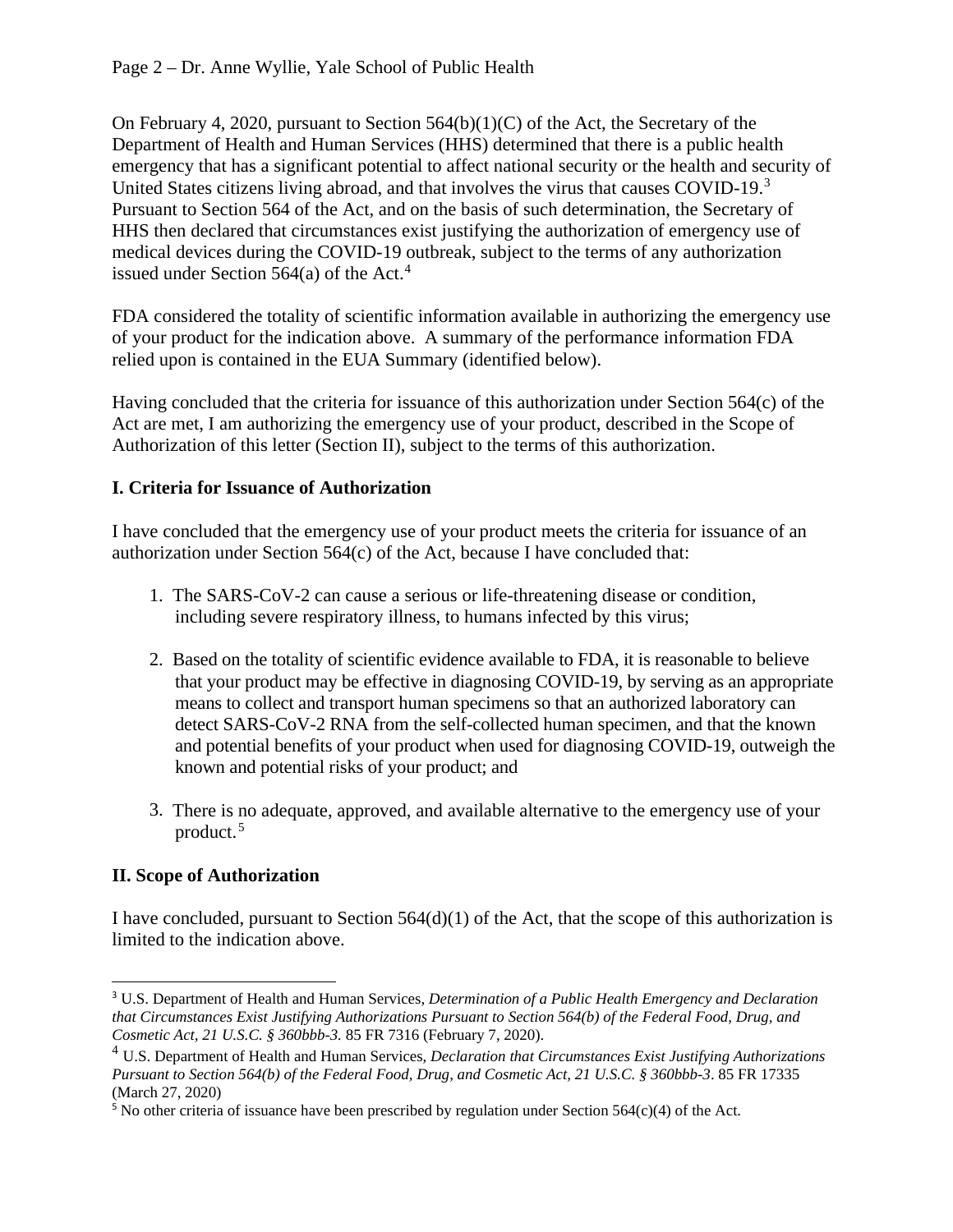#### **Authorized Product Details**

Your product is a an at-home collection kit intended for use by individuals aged 18 years and older including individuals without symptoms or other reasons to suspect COVID-19 to selfcollect saliva specimens at home, unsupervised, when determined by a healthcare provider to be appropriate. Specimens collected using your product can be transported at ambient temperature for testing at an authorized laboratory. SARS-CoV-2 RNA from the saliva specimen is maintained in the specimen packaging and is only for use in molecular diagnostic testing performed using an in vitro diagnostic (IVD) test for the detection of SARS-CoV-2 that is indicated for use with your product.

Testing is limited to laboratories designated by Yale School of Public Health Department of Epidemiology of Microbial Diseases, that includes the Clinical Molecular Diagnostics Laboratory, Department of Pathology, Yale School of Medicine, located at 310 Cedar St., New Haven, CT 06510, certified under the Clinical Laboratory Improvement Amendments of 1988 (CLIA), 42 U.S.C. §263a, that meet requirements to perform high complexity tests.

When using your product, individuals must follow all specimen collection and mailing instructions provided with the kit. The SalivaDirect At-Home Collection Kit includes the following materials or other authorized materials (as may be requested under Condition K below): a saliva collection device (either a funnel or a bulb pipette), sterile plastic collection tube, biohazard bag, absorbent sheet, alcohol pad, return shipping box, instructions for use, patient identifier sticker, activation card, UN 3373 Pak, and return label.

All test results are provided to the ordering health care provider and the patient via secure email and/or online portal. An HCP will directly contact individuals with positive or invalid/inconclusive test results.

The above described product is authorized to be accompanied with the authorized labeling (available at [https://www.fda.gov/medical-devices/coronavirus-disease-2019-covid-19](https://www.fda.gov/medical-devices/coronavirus-disease-2019-covid-19-emergency-use-authorizations-medical-devices/vitro-diagnostics-euas) [emergency-use-authorizations-medical-devices/vitro-diagnostics-euas\)](https://www.fda.gov/medical-devices/coronavirus-disease-2019-covid-19-emergency-use-authorizations-medical-devices/vitro-diagnostics-euas). "Authorized labeling" includes the following documents: the EUA summary, the "SalivaDirect At-Home Collection Kit Bulb Pipette Collection" patient instructions and Bulb Pipette Card Insert, the "SalivaDirect At-Home Collection Kit Funnel Collection" patient instructions and Funnel Card insert, and the "Accessioning SOP for Saliva Samples Collected by the SalivaDirect At-Home Collection Kit."

The above described product, when accompanied by the authorized labeling, is authorized to be distributed to and used by individuals (accompanied only by "SalivaDirect At-Home Collection Kit Bulb Pipette Collection" patient instructions and Bulb Pipette Card Insert, or the "SalivaDirect At-Home Collection Kit Funnel Collection" patient instructions and Funnel Card insert) and authorized laboratories (accompanied by all authorized labeling) as set forth in this letter and pursuant to the conditions in the EUA, despite the fact that it does not meet certain requirements otherwise required by applicable federal law.

I have concluded, pursuant to Section  $564(d)(2)$  of the Act, that it is reasonable to believe that the known and potential benefits of your product, when used consistent with the Scope of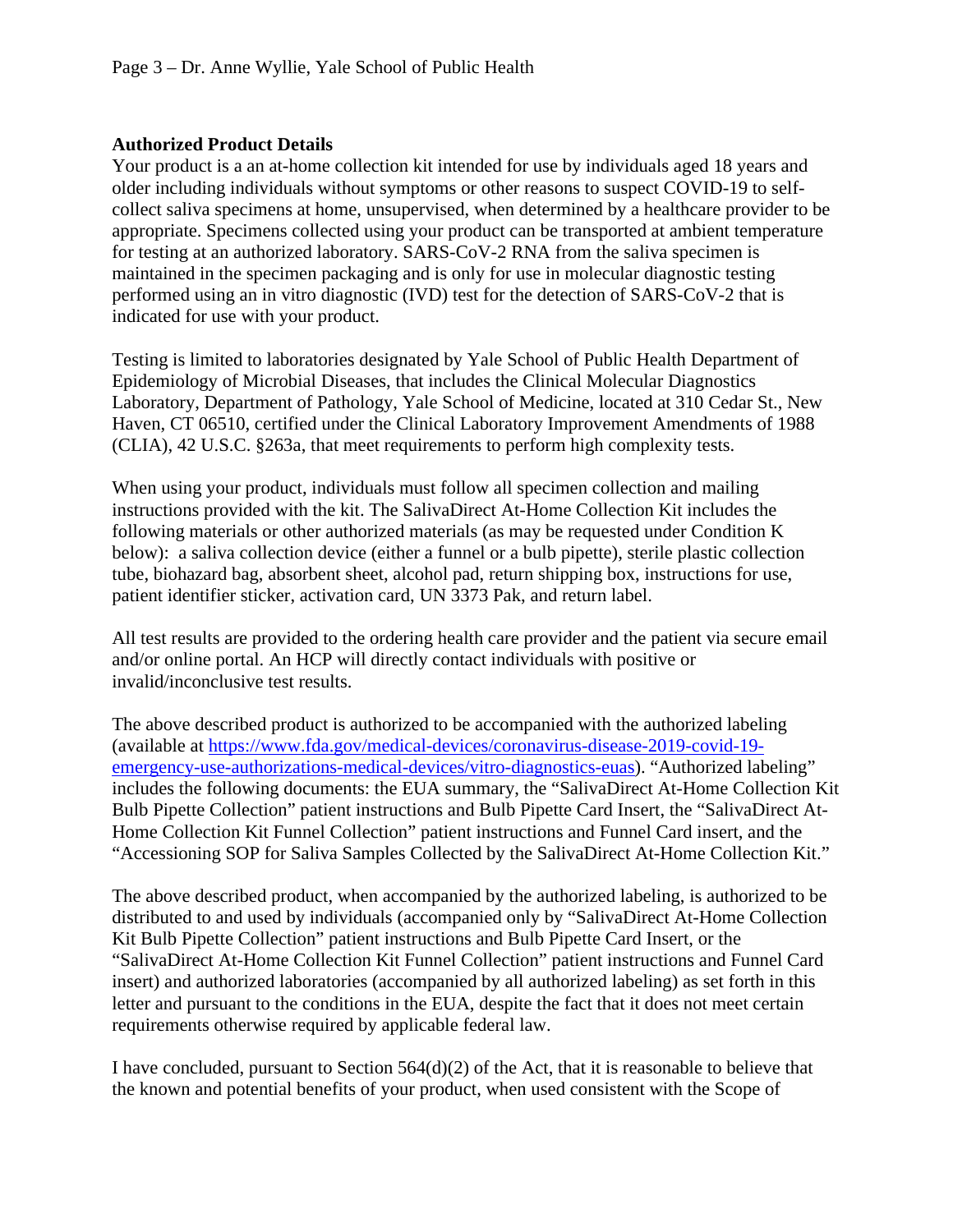Authorization of this letter (Section II), outweigh the known and potential risks of your product.

I have concluded, pursuant to Section  $564(d)(3)$  of the Act, based on the totality of scientific evidence available to FDA, that it is reasonable to believe that your product may be effective in diagnosing COVID-19, by serving as an appropriate means to collect and transport human saliva specimens so that an authorized laboratory can detect SARS-Co-V-2 RNA from the selfcollected specimen when used consistent with the Scope of Authorization of this letter (Section II), pursuant to Section  $564(c)(2)(A)$  of the Act.

FDA has reviewed the scientific information available to FDA, including the information supporting the conclusions described in Section I above, and concludes that your product (as described in the Scope of Authorization of this letter (Section II)) meets the criteria set forth in Section 564(c) of the Act concerning safety and potential effectiveness.

The emergency use of your product under this EUA must be consistent with, and may not exceed, the terms of this letter, including the Scope of Authorization (Section II) and the Conditions of Authorization (Section IV). Subject to the terms of this EUA and under the circumstances set forth in the Secretary of HHS's determination under Section 564(b)(1)(C) of the Act described above and the Secretary of HHS's corresponding declaration under Section 564(b)(1) of the Act, your product is authorized for the indication above.

### **III. Waiver of Certain Requirements**

I am waiving the following requirements for your product during the duration of this EUA:

• Current good manufacturing practice requirements, including the quality system requirements under 21 CFR Part 820 with respect to the design, manufacture, packaging, labeling, storage, and distribution of your product, but excluding Subpart H (Acceptance Activities, 21 CFR 820.80 and 21 CFR 820.86), Subpart I (Nonconforming Product, 21 CFR 820.90), and Subpart O (Statistical Techniques, 21 CFR 820.250).

#### **IV. Conditions of Authorization**

Pursuant to Section 564(e) of the Act, I am establishing the following conditions on this authorization:

#### **Yale School of Public Health, Department of Epidemiology of Microbial Diseases (You) and Authorized Distributor(s)[6](#page-3-0)**

A. Your product must comply with the following labeling requirements pursuant to FDA regulations: the intended use statement  $(21 \text{ CFR } 809.10(a)(2), (b)(2))$ ; adequate directions for use (21 U.S.C. 352(f)), (21 CFR 809.10(b)(5), (7), and (8)); appropriate limitations on the use of the device including information required under 21 CFR 809.10(a)(4); and any

<span id="page-3-0"></span><sup>&</sup>lt;sup>6</sup> "Authorized Distributor(s)" are identified by you in your EUA submission as an entity allowed to distribute your product.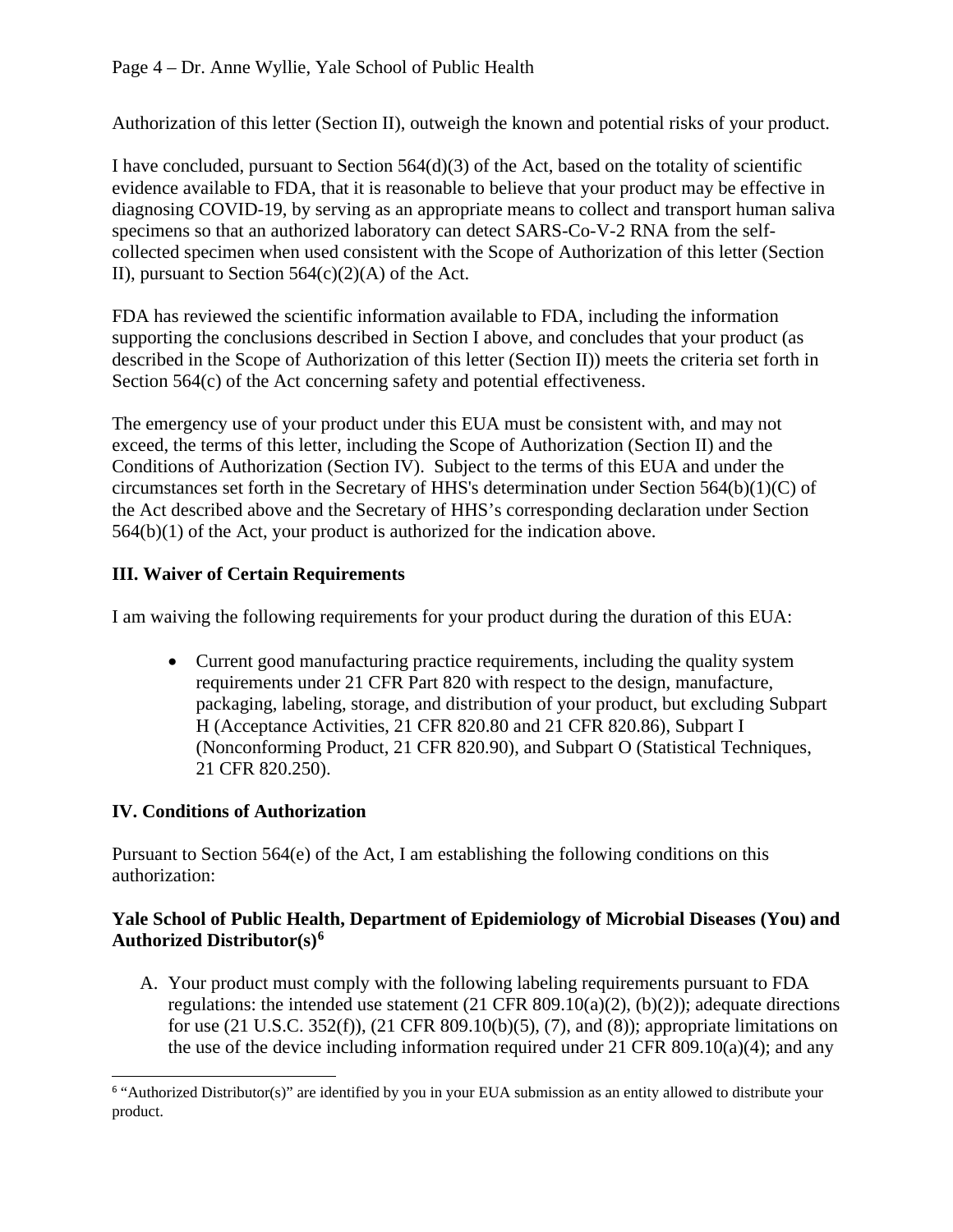available information regarding performance of the device, including requirements under 21 CFR 809.10(b)(12).

- B. You and authorized distributor(s) must make available with the shipped product the SalivaDirect At-Home Collection Kit patient instructions ("SalivaDirect At-Home Collection Kit Bulb Pipette Collection" patient instructions and Bulb Pipette Card Insert, or the "SalivaDirect At-Home Collection Kit Funnel Collection" patient instructions and Funnel Card insert).
- C. You and authorized distributor(s) must make all patient instructions available on your website(s).
- D. You and authorized distributor(s) must inform authorized laboratories and relevant public health authorities of this EUA, including the terms and conditions herein, and any updates made to your product and authorized labeling.
- E. Through a process of inventory control, you and authorized distributor(s) must maintain records of the numbers and locations to which your product is distributed.
- F. You and authorized distributor(s) must maintain customer complaint files on record. You will report to FDA any significant complaints about usability or deviations from the established performance characteristics of the product of which you become aware.
- G. You and authorized distributor(s) are authorized to make available additional information relating to the emergency use of your product that is consistent with, and does not exceed, the terms of this letter of authorization.

#### **Yale School of Public Health, Department of Epidemiology of Microbial Diseases (You)**

- H. You must notify FDA of any authorized distributor(s) of your product, including the name, address, and phone number of any authorized distributor(s).
- I. You must notify FDA of any authorized laboratories designated by SalivaDirect to use your product, including the name, address, and phone number of any authorized laboratories.
- J. You must provide authorized distributor(s) and authorized laboratories with a copy of this EUA and communicate to any subsequent amendments that might be made to this EUA and its authorized accompanying materials.
- K. You may request changes to this EUA for your product, including to the Scope of Authorization (Section II in this letter) or to the authorized labeling, including requests to make available additional authorized labeling specific to an authorized distributor. Such additional labeling may use another name for the product but otherwise must be consistent with the authorized labeling, and not exceed the terms of authorization of this letter. Any request for changes to this EUA should be submitted to the Division of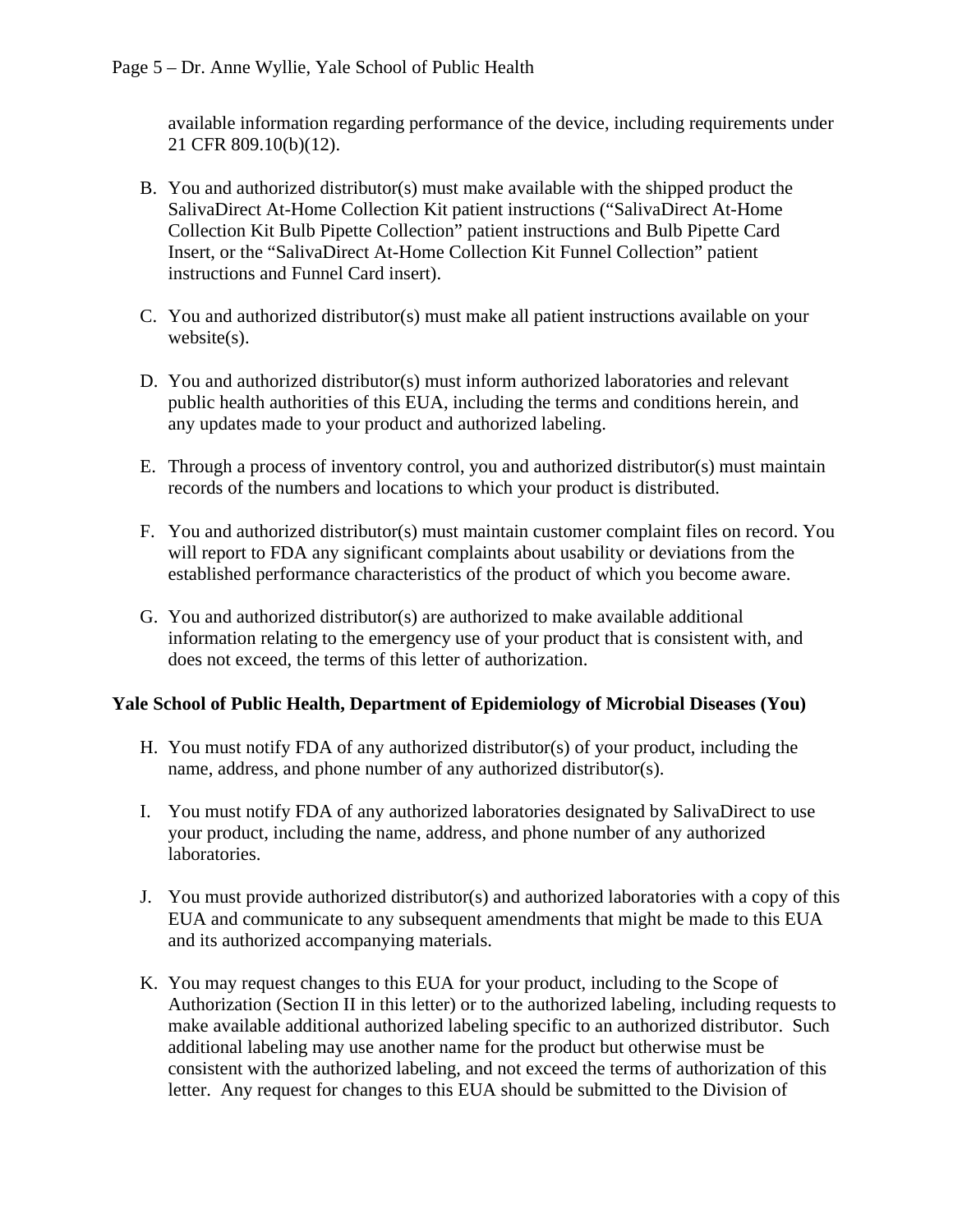Microbiology (DMD)/Office of Health Technology 7 (OHT7)-Office of In Vitro Diagnostics and Radiological Health (OIR)/Office of Product Evaluation and Quality (OPEQ)/Center for Devices and Radiological Health (CDRH) and require appropriate authorization from FDA prior to implementation.

- L. You must comply with the following requirements pursuant to FDA regulations: Subpart H (Acceptance Activities, 21 CFR 820.80 and 21 CFR 820.86), Subpart I (Nonconforming Product, 21 CFR 820.90), and Subpart O (Statistical Techniques, 21 CFR 820.250).
- M. You must have lot release procedures and the lot release procedures, including the study design and statistical power, must ensure that the kits released for distribution have the clinical and analytical performance claimed in the authorized labeling.
- N. If requested by FDA, you must submit lot release procedures to FDA, including sampling protocols, testing protocols, and acceptance criteria, that you use to release lots of your product for distribution in the U.S. If such lot release procedures are requested by FDA, you must provide it within 48 hours of the request.
- O. You must have a process in place to track adverse events, including any occurrence of false results with your product and report to FDA pursuant to 21 CFR Part 803. Serious adverse events, especially unexpected biosafety concerns, should also be immediately be reported to DMD/OHT7-OIR/OPEQ/CDRH (via email:CDRH-EUAReporting@fda.hhs.gov).

# **Authorized Laboratories**

- P. Authorized laboratories testing specimens self-collected using the SalivaDirect At-Home Collection Kit must have in place a suitable specimen receipt and accessioning SOP or follow the ""Accessioning SOP for Saliva Samples Collected by the SalivaDirect At-Home Collection Kit" standard operating procedure when accepting specimens for testing.
- Q. Authorized laboratories using your product must use it only in conjunction with COVID-19 in vitro diagnostic (IVD) molecular tests that are indicated for use with your product.
- R. Authorized laboratories must collect information on the performance of your product and report to DMD/OHT7-OIR/OPEQ/CDRH (via email: [CDRH-EUA-](mailto:CDRH-EUA-Reporting@fda.hhs.gov)[Reporting@fda.hhs.gov\)](mailto:CDRH-EUA-Reporting@fda.hhs.gov) and you (salivadirect@gmail.com) any suspected occurrence of false positive or false negative results and significant deviations from the established performance characteristics of your product of which they become aware.

#### **Yale School of Public Health, Department of Epidemiology of Microbial Diseases (You), Authorized Distributor(s) and Authorized Laboratories**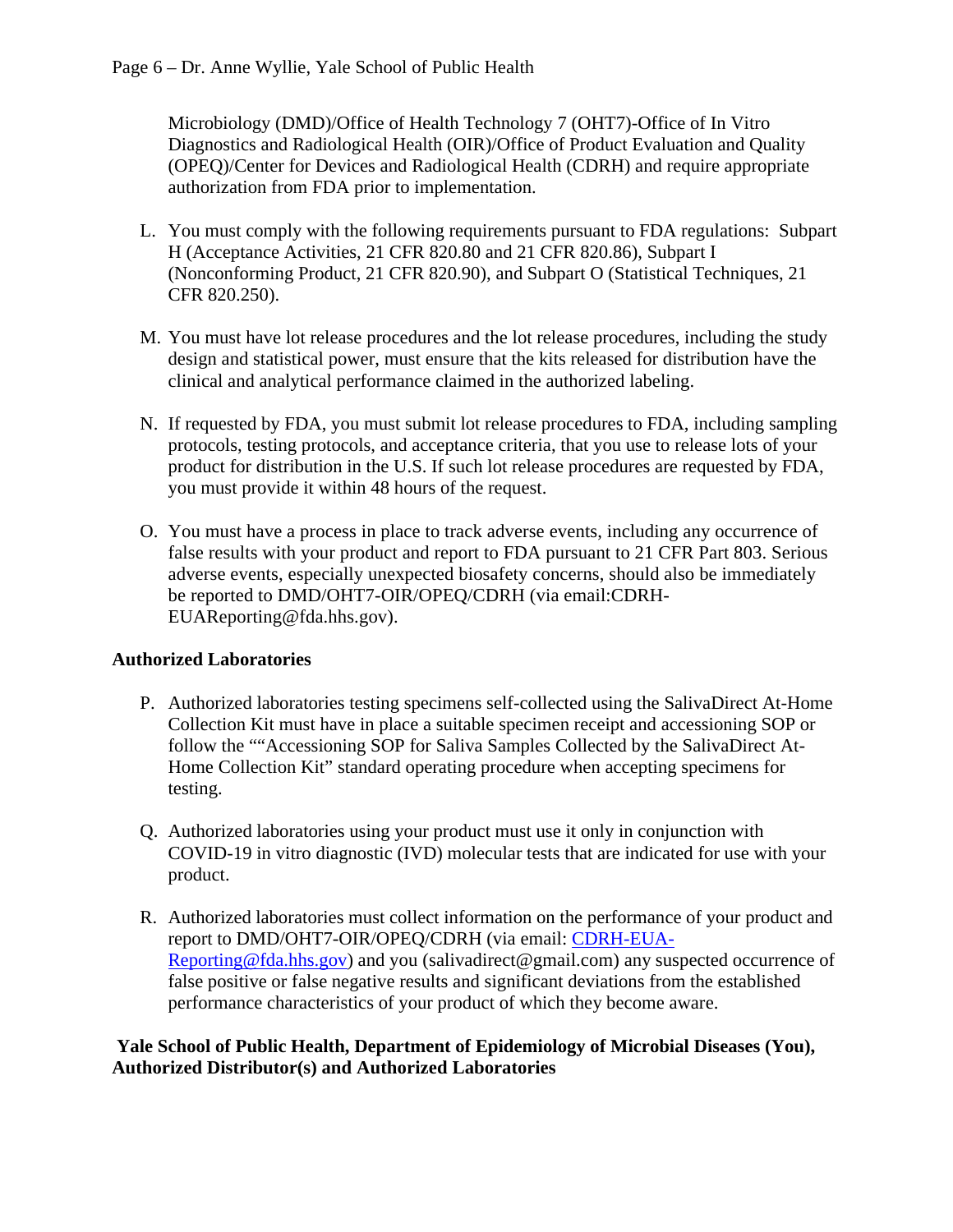S. You, authorized distributor(s) and authorized laboratories using your product will ensure that any records associated with this EUA are maintained until otherwise notified by FDA. Such records will be made available to FDA for inspection upon request.

### **Conditions Related to Printed Materials, Advertising and Promotion**

- T. All descriptive printed matter, advertising, and promotional materials relating to the use of your product shall be consistent with the authorized labeling, as well as the terms set forth in this EUA and the applicable requirements set forth in section  $501(a)$ ,  $(q)(1)$ , and (r) of the Act and FDA implementing regulations.
- U. No descriptive printed matter, advertising, or promotional materials relating to the use of your product may represent or suggest that this test is safe or effective for the detection of SARS-CoV-2.
- V. All descriptive printed matter, advertising, and promotional materials relating to the use of your product shall clearly and conspicuously state that:
	- This product has not been FDA cleared or approved, but has been authorized for emergency use by FDA under an EUA;
	- This product has been authorized only for the collection and maintenance of saliva specimens as an aid in the detection of nucleic acid from SARS-CoV-2, not for any other viruses or pathogens; and
	- The emergency use of this product is only authorized for the duration of the declaration that circumstances exist justifying the authorization of emergency use of medical devices under Section 564(b)(1) of the Federal Food, Drug, and Cosmetic Act, 21 U.S.C. § 360bbb-3(b)(1), unless the declaration is terminated or authorization is revoked sooner.

The emergency use of your product as described in this letter of authorization must comply with the conditions and all other terms of this authorization.

# **V. Duration of Authorization**

This EUA will be effective until the declaration that circumstances exist justifying the authorization of the emergency use of medical devices during the COVID-19 outbreak is terminated under Section 564(b)(2) of the Act or the EUA is revoked under Section 564(g) of the Act.